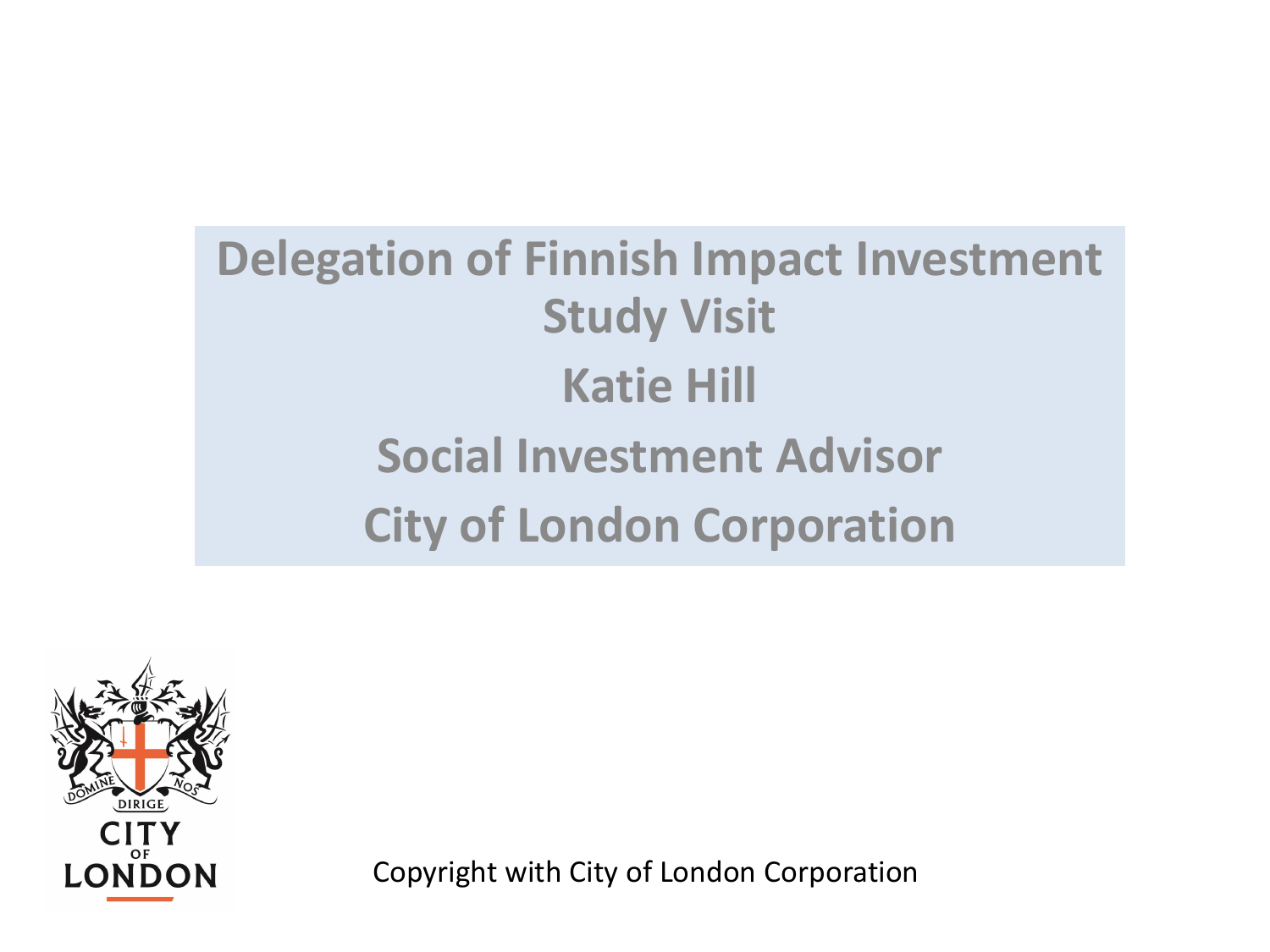# Spectrum of social impact investments



**ESG** Integration

Increasing impact intent, measurement, and reporting

**Impact Investing** 



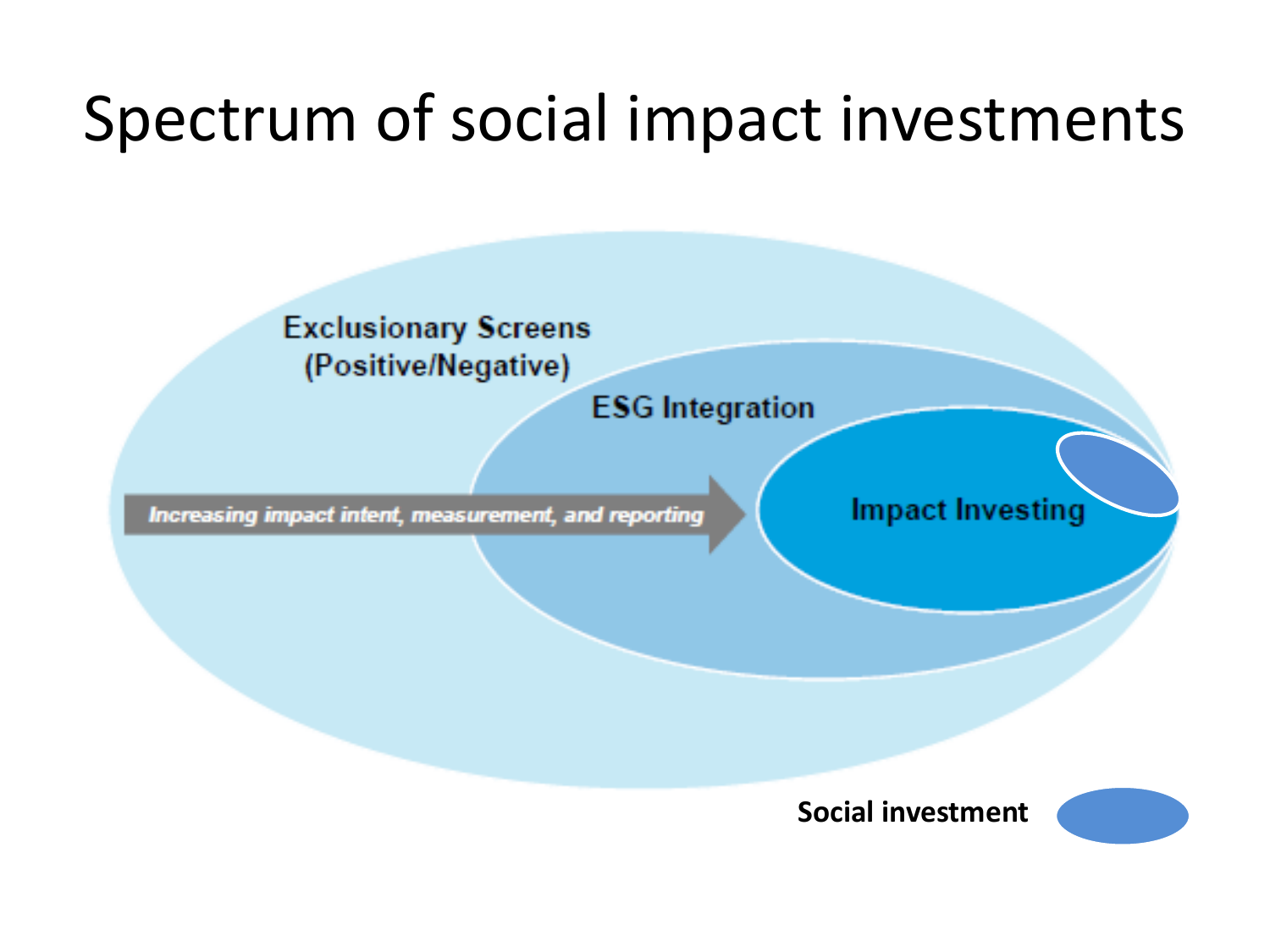# **What is the aim of social investment?**

- It is changing the way money is used to meet the financing requirements of social needs
- To prevent further expenses to society, by investing in social issues
- Help the economy in the process UK the social economy represents 5% of GDP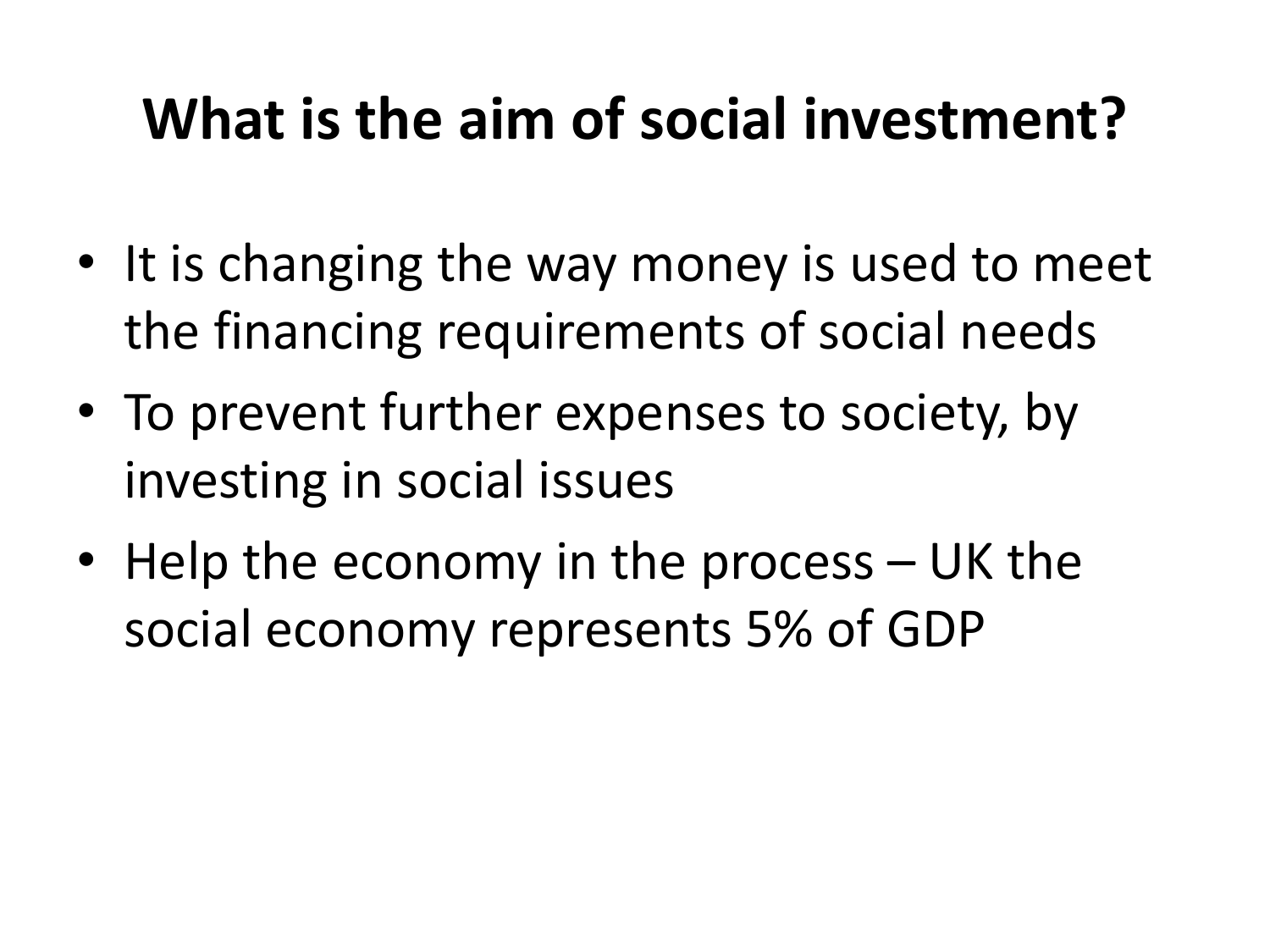

#### **G8 Summit on Social Investment, 2013**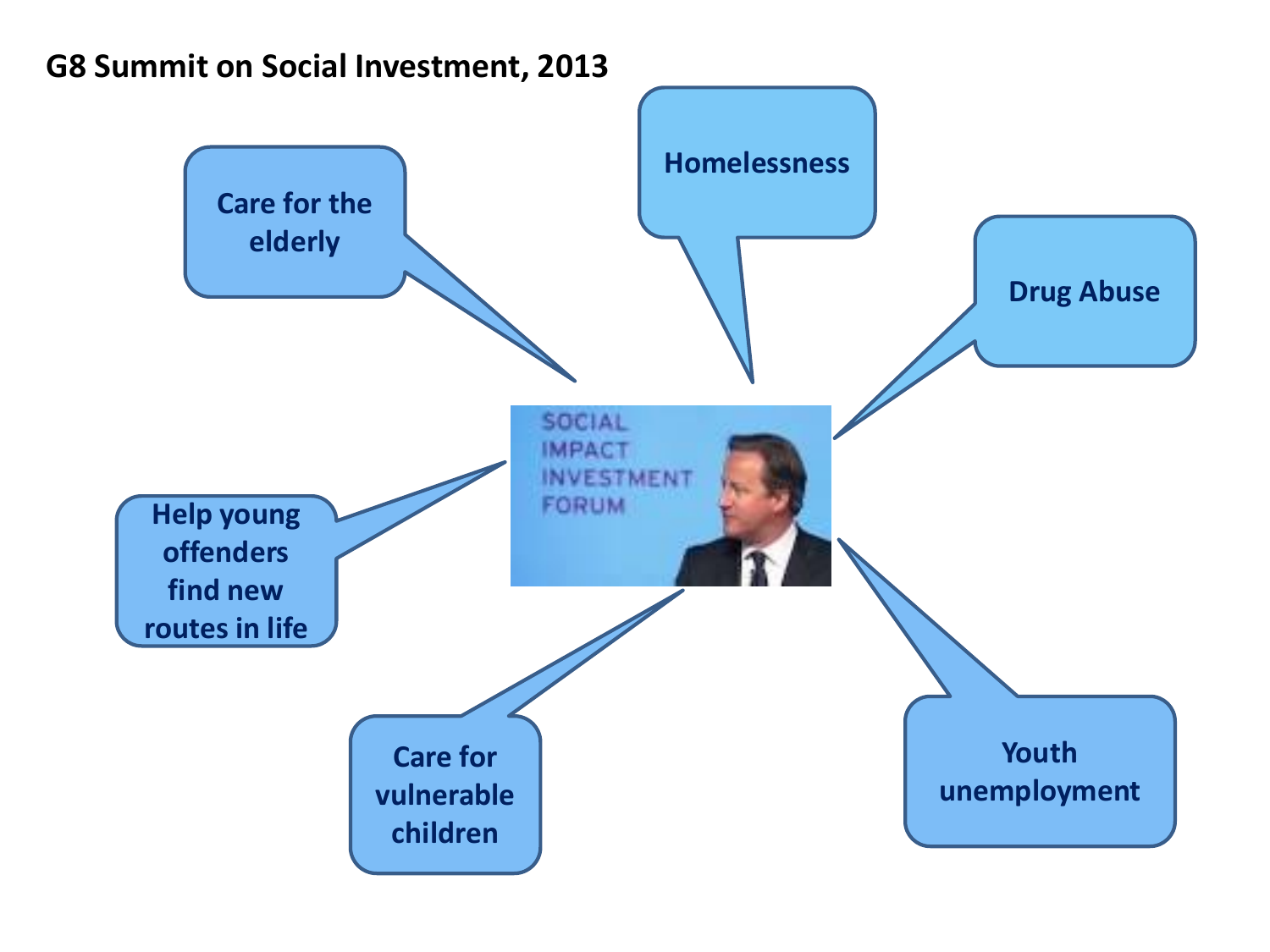# Social Impact Investment – where does it sit?

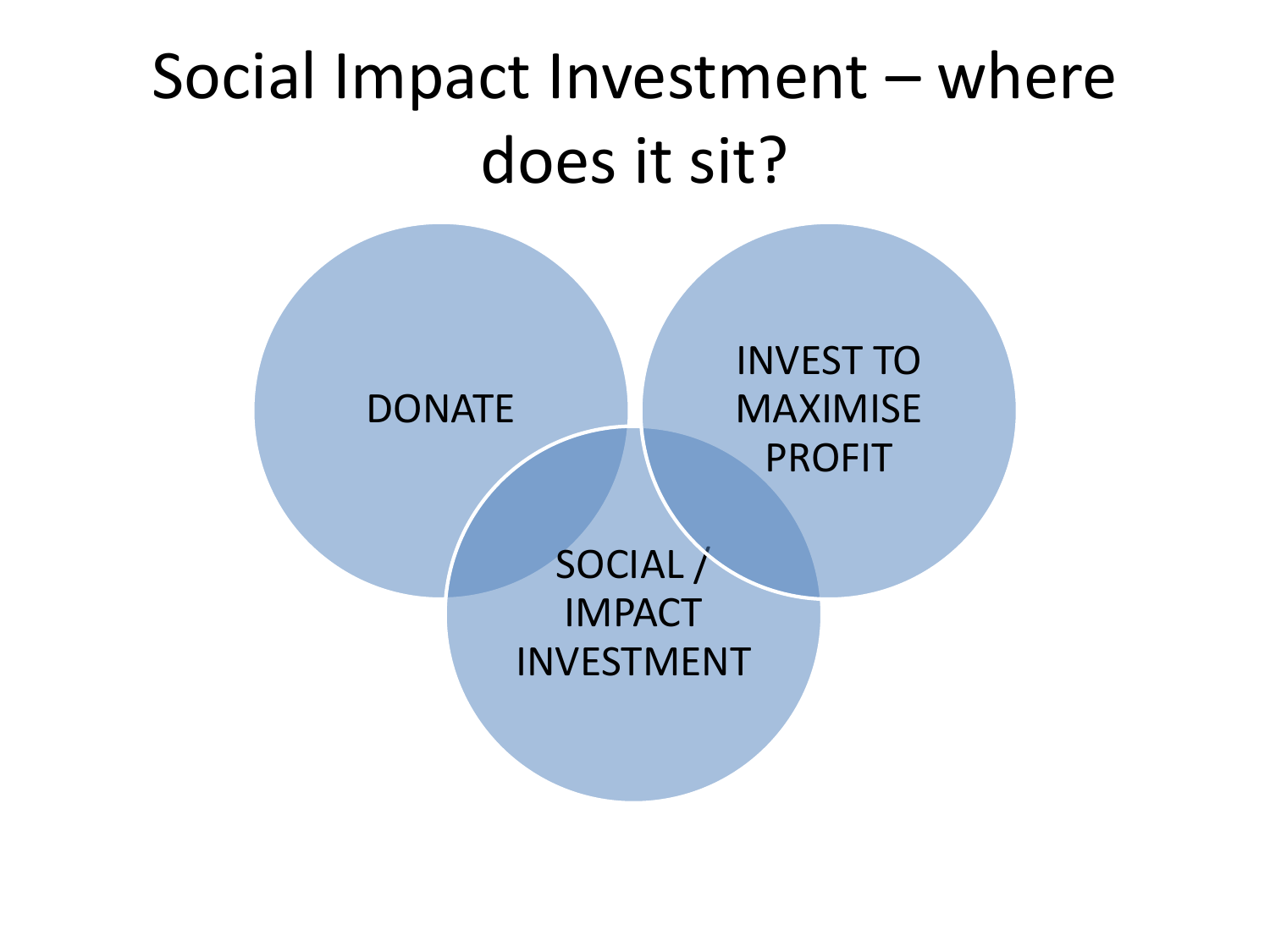### Who provides social investment capital in the UK?

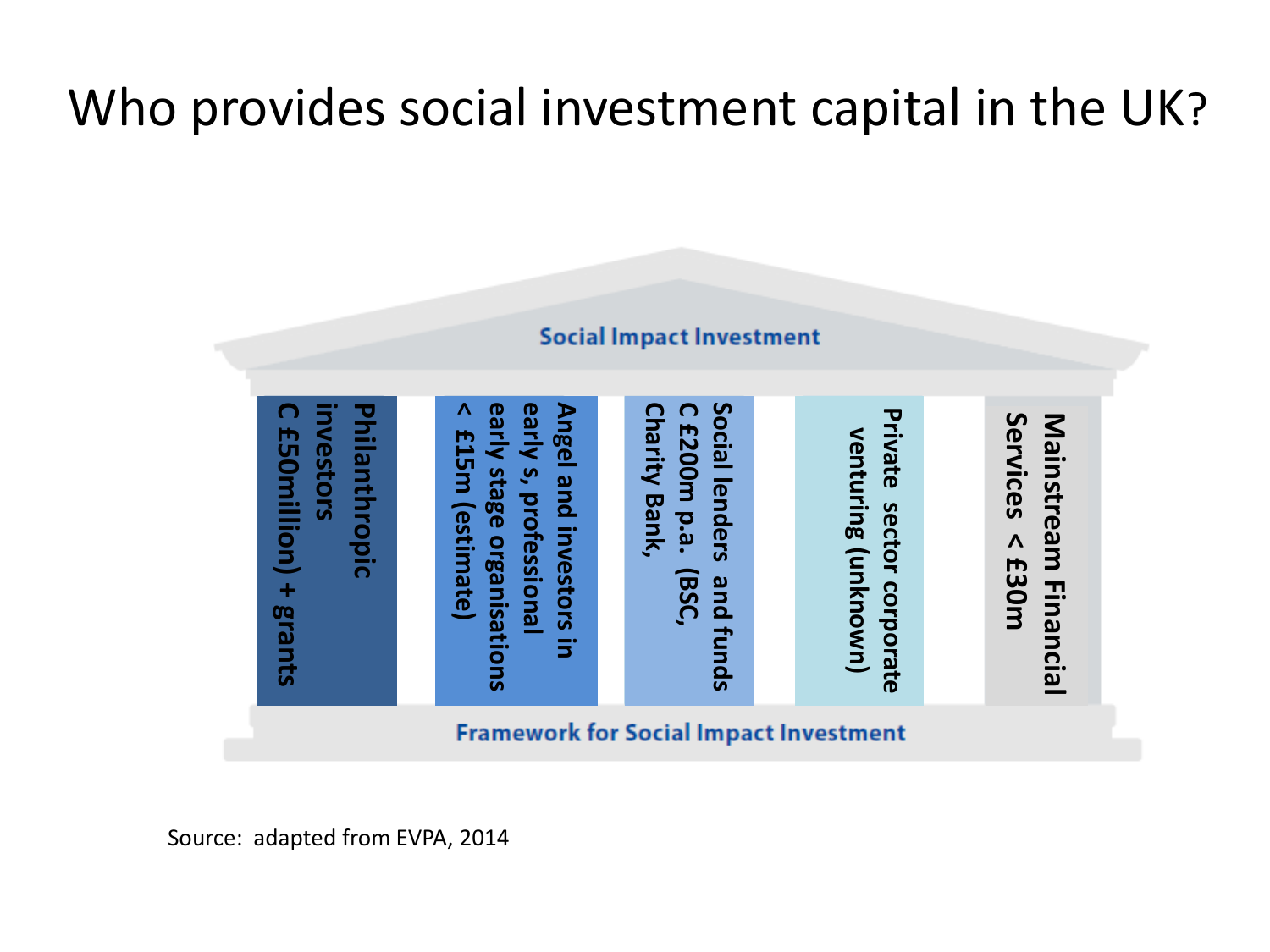## **Who uses this capital ?**

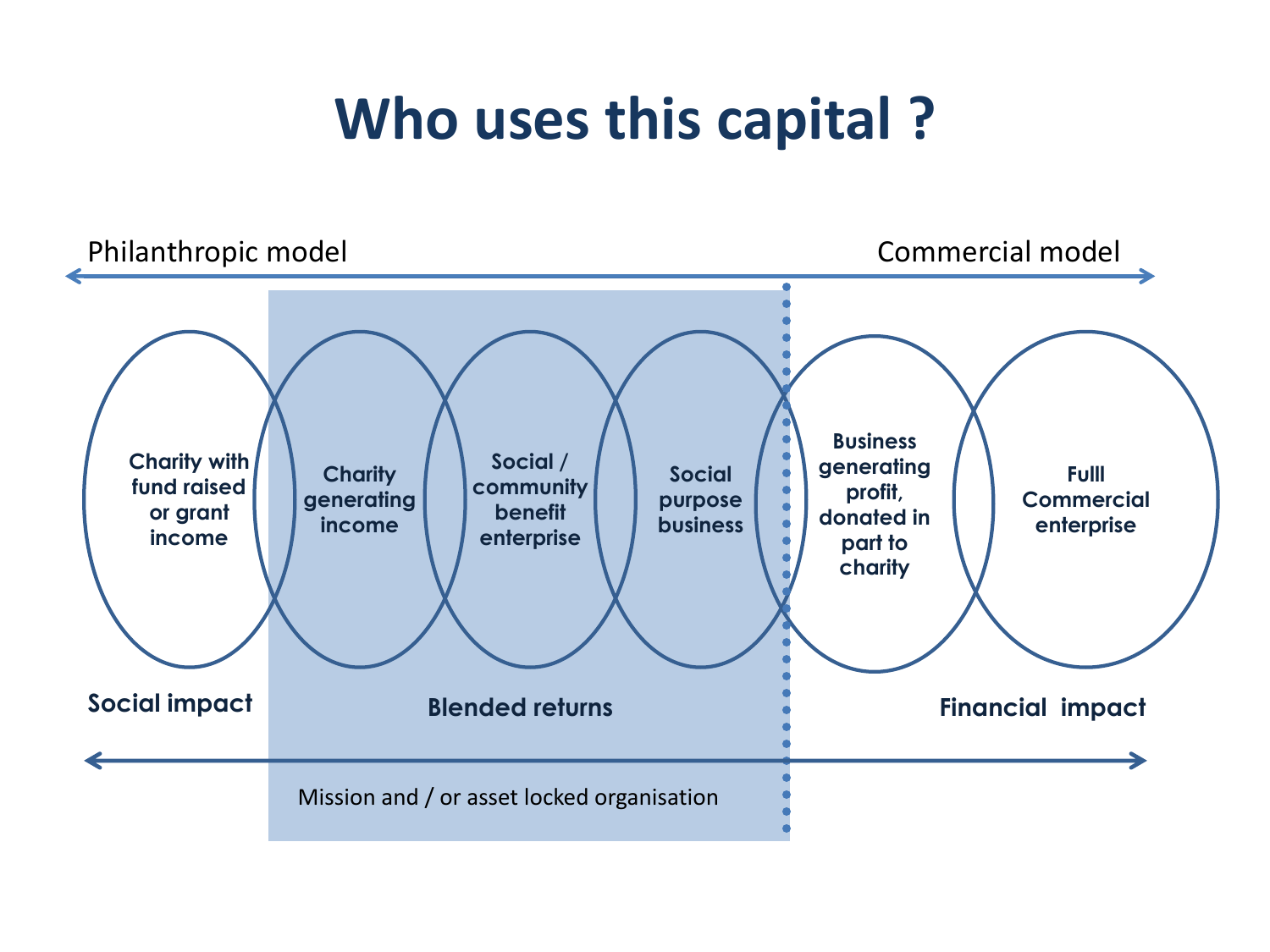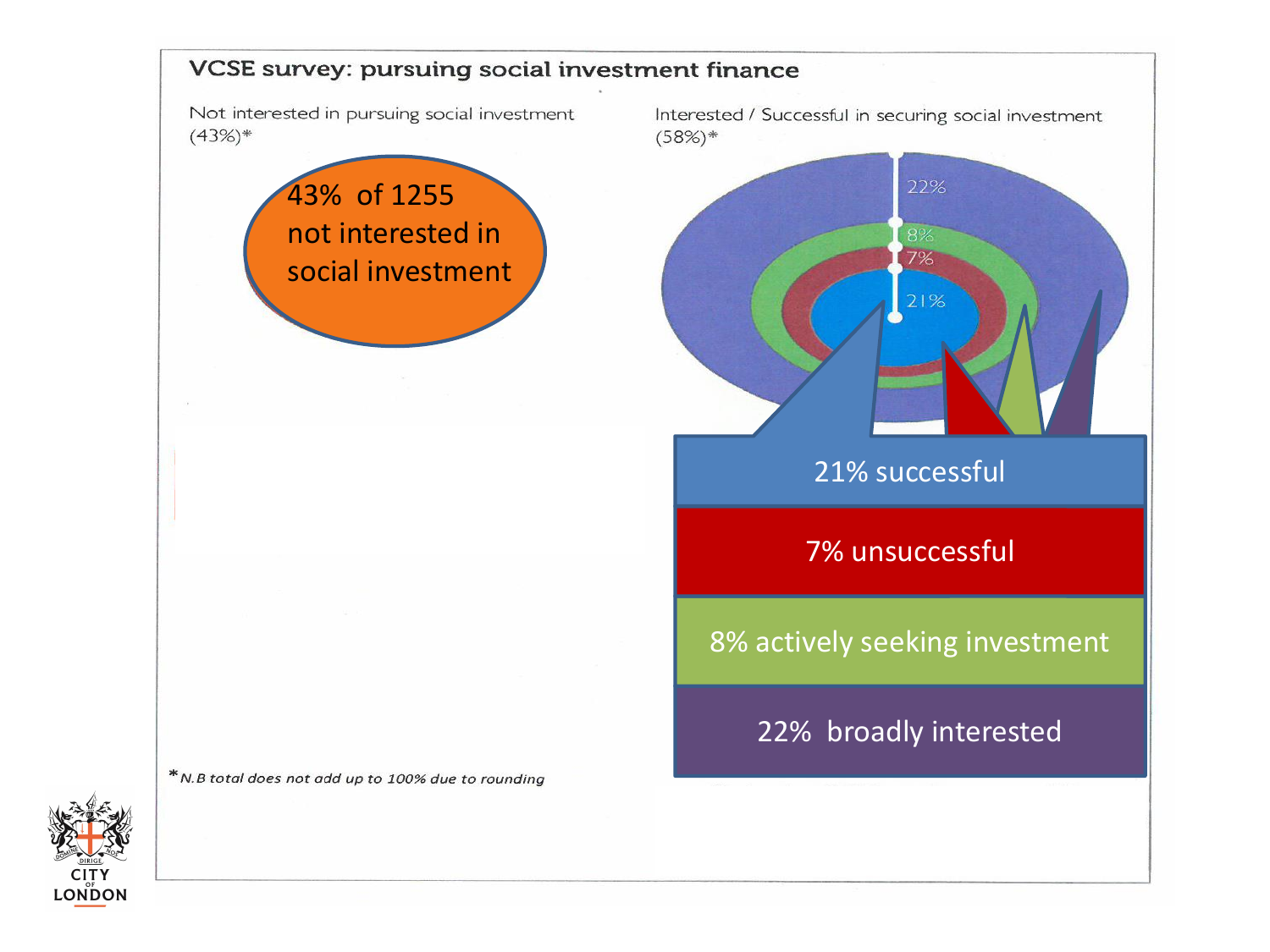### Building the sector from the bottom up



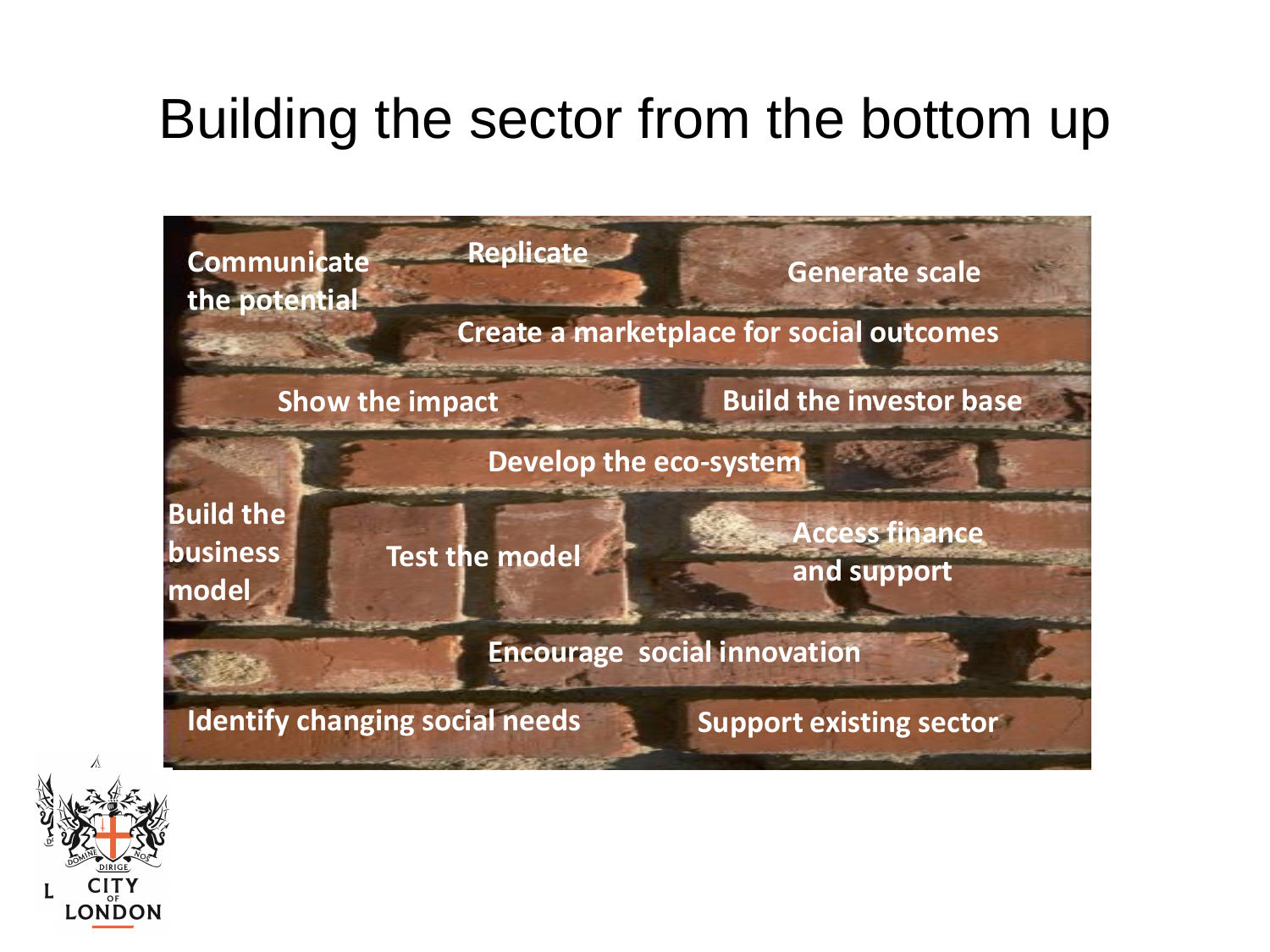

Mismatches

**Square Hole**

#### **Investors and potential investees had key mismatches:**

access to support with the organisations' ability to draw on it

2

1

perception of skills and attributes needed and those required by investors to be ready for investment especially financial skills





**3**



the availability of support and advice for investors and what they require for them to engage in social investment



the type of capital demanded (high risk, unsecured) and the available supply of this finance. Most finance on offer is asset backed capital

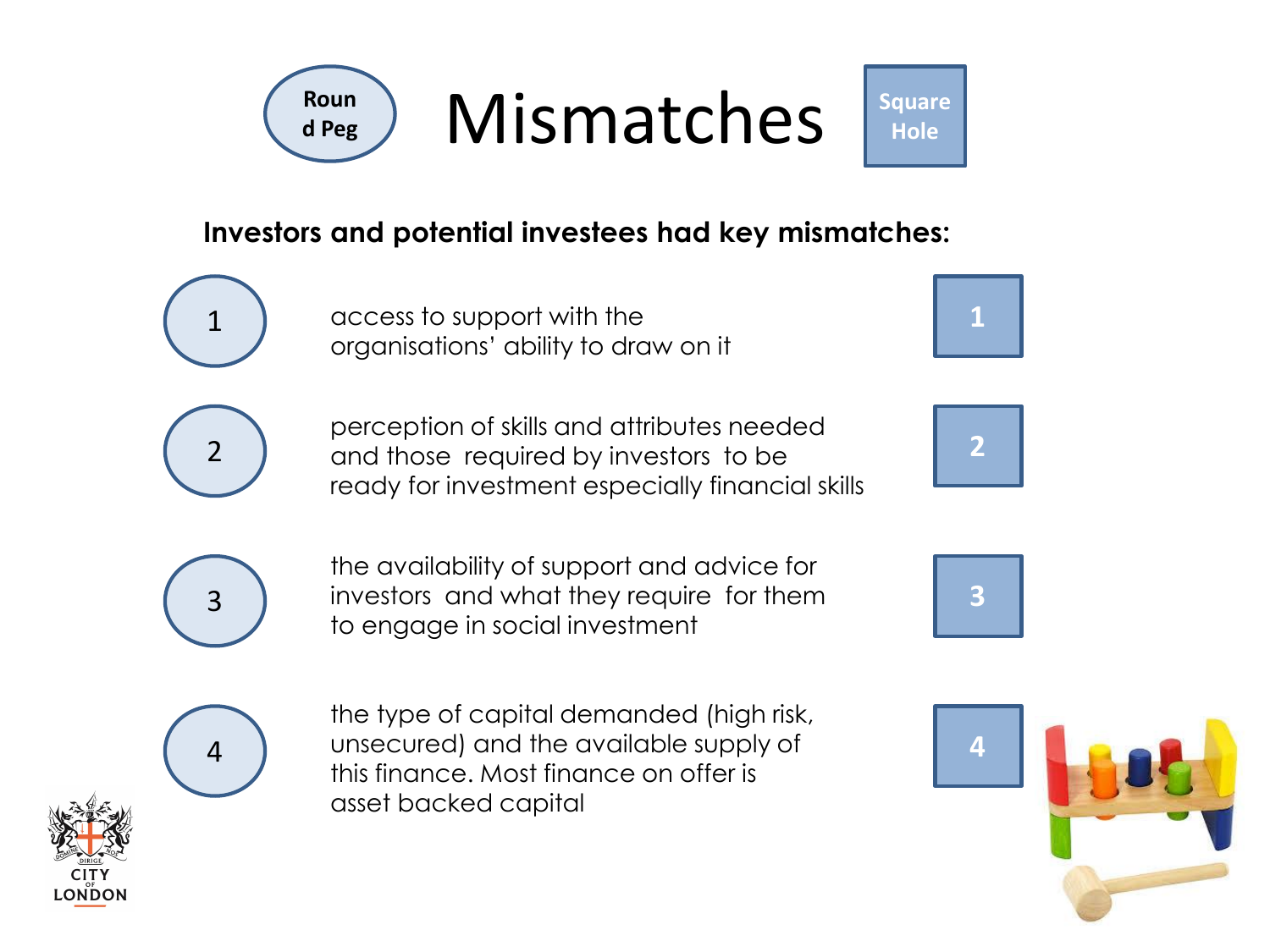# What is City of London doing?



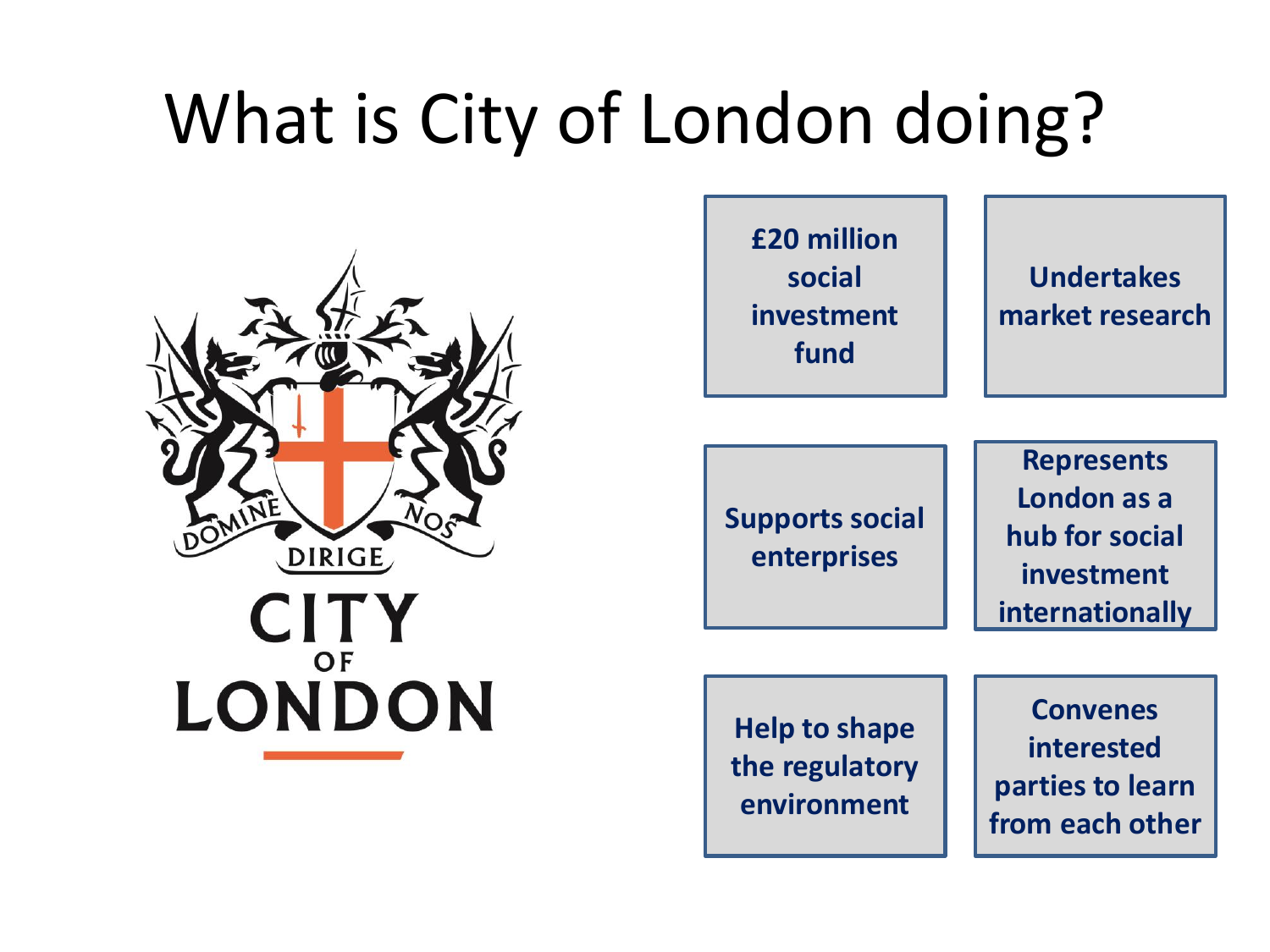

#### **COMMON AGENDA**

Waste, water, carbon mitigation/adaptation, climate change, community, individuals' health, well-being, employment, fairness.

#### **REASONS FOR INCREASING OVERLAP OF AGENDAS**

pressure from urgent needs

business resilience

rising consumer expectations

Innovation drive

increasing reach of social enterprises

evident advantages in collaboration